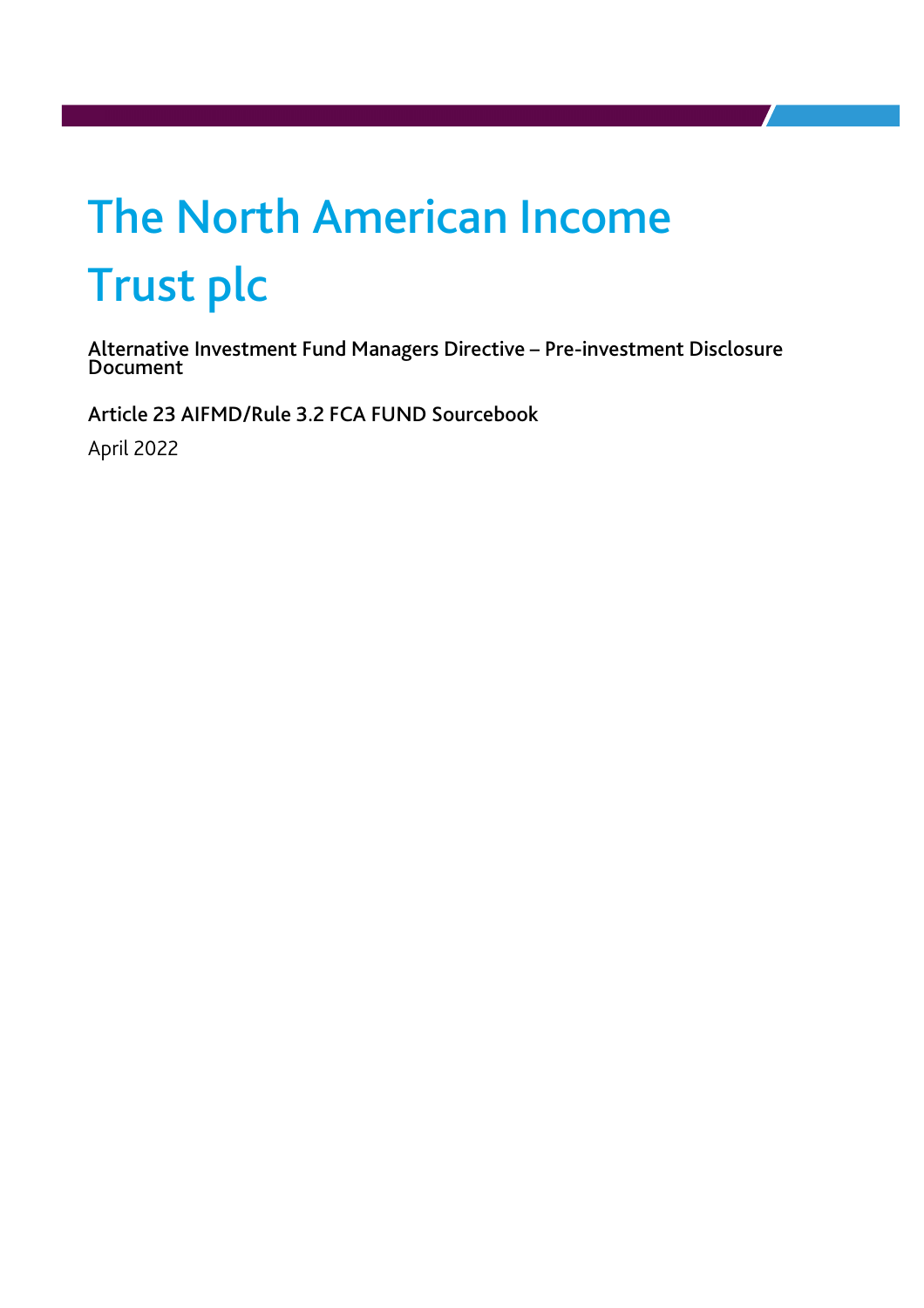This document is issued by Aberdeen Standard Fund Managers Limited as the alternative investment fund manager of The North American Income Trust plc (the "Company") in order to make certain information available to prospective investors prior to such investors' investment in the Company in accordance with the requirements of the FCA FUND Sourcebook implementing the EU Alternative Fund Managers Directive (Directive 2011/61/EU) in the United Kingdom and is being made available on the Company's website www.northamericanincome.com.

Defined terms used in this pre-investment disclosure document can be found in section 20 below.

# 1. A description of the investment strategy, policy and objective of the company, types of assets the company may invest in, investment techniques, principle risks and investment restrictions

Information about the Company's investment strategy, policy and objective, the types of assets in which the Company may invest, the investment techniques, principal risks and any investment restrictions is contained in the Annual Report on the Company's website.

#### Sustainable Finance Disclosure Regulation

The Manager integrates sustainability risks and opportunities into its research, analysis and investment decision-making processes. The AIFM believes that the consideration of sustainability risks and opportunities can have a material impact on long-term returns for investors. The Company is managed using an investment process integrating environmental, social and governance ("ESG") factors but does not promote ESG characteristics or have specific sustainable investment objectives. This means that whilst ESG factors and risks are considered, they may or may not impact portfolio construction. The Manager's ESG integration requires, in addition to its inclusion in the investment decision making process, appropriate monitoring of sustainability considerations in risk management, portfolio monitoring, engagement and stewardship activities. The Manager also engages with policymakers on ESG and stewardship matters. Combining the integration of sustainability risks and opportunities with broader monitoring and engagement activities may affect the value of investments and therefore returns. Furthermore, investments within the Company's portfolio do not take into account the EU Taxonomy criteria for environmentally sustainable economic activities. Further information on the Manager's ESG integration approaches by asset classes can be found at www.abrdn.com/en/asieurope/responsible-investing.

While the Company is not a fund of funds, it may make investments through collective investment schemes and in companies traded on stock markets within North America.

## 2. Key risks

There are a number of risks which, if realised, could have a material adverse effect on the Company and its business model, financial position, performance and prospects. The Board has in place a robust process to identify, assess and monitor the principal risks and uncertainties facing the Company and to identify and evaluate newly emerging risks. This process is supported by the adoption of a risk matrix which identifies the key risks for the Company, including emerging risks, and covers strategy, investment management, operations, shareholders, regulatory and financial obligations and third party service providers. This risk matrix is reviewed on a regular basis. A summary of the principal risks and uncertainties facing the Company, which have been identified by the Board, is set out in the table below, together with a description of the mitigating actions it has taken.

The principal risks associated with an investment in the Company's shares are published monthly in the Company's factsheet or they can be found in the pre-investment disclosure document ("PIDD") published by the Manager, both of which are on the Company's website.

| <b>Description</b> | <b>Mitigating Action</b> |
|--------------------|--------------------------|
|                    |                          |

## Market Risk

The risks facing the Company relate to the Company's investment activities and include market risk (comprising interest rate risk and other price risk), liquidity risk and credit risk. The Company is exposed to the effect of variations in share prices and movements in the US\$/£ exchange rate due to the nature of its business. A fall in the market value of its portfolio would have an adverse effect on shareholders' funds. Any debt securities that may be held by the Company will be affected by general changes in interest rates that will in turn result in increases or decreases in the market value of those instruments.

#### Pandemic or Systemic shock

The Company is exposed to stockmarket volatility or illiquidity as a result of major market shock due to a national or global crisis such as a pandemic, war, natural disaster, geopolitical developments or similar. The resulting impact of disruption on

The day-to-day management of the Company's assets has been delegated to the Manager under investment guidelines determined by the Board. The Board monitors these guidelines and receives regular reports from the Manager which include performance reporting. The Board regularly reviews these guidelines to ensure they remain appropriate.

Details on financial risks, including market price, liquidity and foreign currency risks and the controls in place to manage these risks are provided in note 18 to the financial statements.

The Board is cognisant of the risks arising from the pandemic and geopolitical developments (such as the Russia-Ukraine conflict), including stockmarket instability and longer term economic effects and the potential impact on the operations of the third-party suppliers, including the Manager.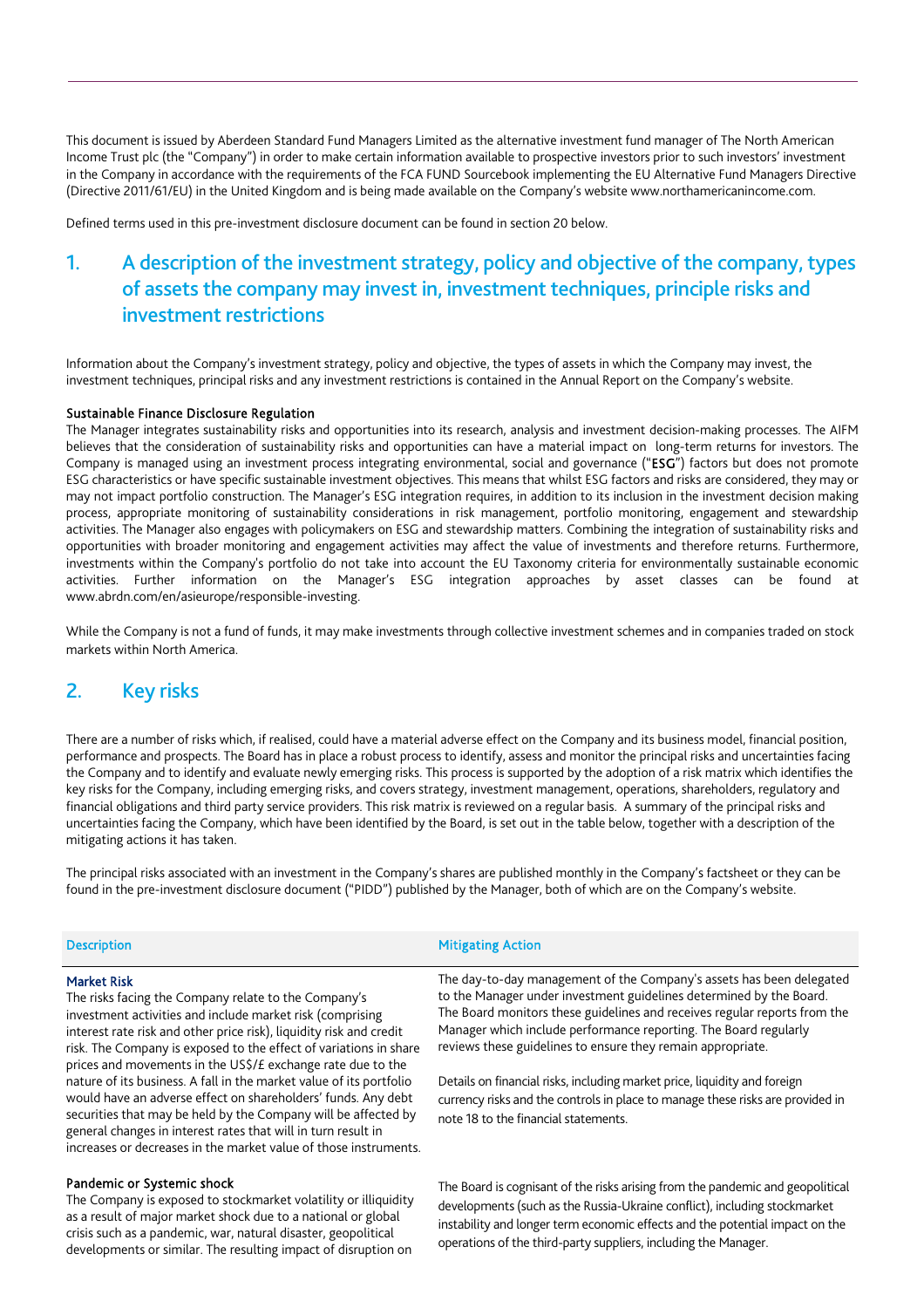the operations of the Company and its service providers, temporarily or for prolonged duration.

The Manager assesses and reviews the investment risks arising from the pandemic or geopolitical developments on the companies in the portfolio, including but not limited to: employee absence, reduced demand, supply chain breakdown, balance sheet strength, ability to pay dividends, and takes the necessary investment decisions. The Manager has regular communications with the underlying investee companies in order to navigate and guide the Company through the current challenges.

The Manager has business continuity procedures in place to ensure that they are able to continue to service their clients, including investment trusts. The services from third parties, including the Manager, have continued to be supplied effectively during the current market environment and the Board will continue to monitor services through regular updates from the Manager.

The Board monitors this risk through the regular review of detailed revenue forecasts and considers the level of income at each meeting.

The Company has built up its revenue reserves over recent years which provides flexibility in future years, should the dividend environment become challenging.

Written agreements are in place defining the roles and responsibilities of all third party service providers. The Board reviews reports on the operation and efficacy of the Manager's risk management and control systems, including those relating to cyber-crime, and its internal audit and compliance functions.

The Manager monitors the control environment and quality of services provided by other third party service providers through due diligence reviews, service level agreements, regular meetings and key performance indicators. The Board review reports on the Manager's monitoring of third party service providers on a periodic basis.

The Directors have an awareness of the relevant regulations and are provided with information on changes by the Association of Investment Companies, as well as the Manager.

The Manager provides six-monthly reports to the Audit Committee on its internal control systems, which monitors compliance with relevant regulations. In addition, the Board, when necessary will use the services of its professional advisers to monitor compliance with regulatory requirements.

The Manager and depositary provide reports to the Audit Committee on their operations to ensure that the regulations under the AIFM are complied with.

The Manager has implemented procedures to ensure that the provisions of the Corporation Tax Act 2010 are not breached and the results are reported to the Board.

In order to manage the level of gearing, the Board has set a maximum gearing ratio of 20% of net assets. The Board receives regular updates from the Manager on the Company's net gearing levels and its compliance with loan covenants. As at 31 January 2022 the Company had £37.2million of borrowings and net gearing was 4.9% at the year end.

#### Income and Dividend Risk

The ability of the Company to pay dividends and any future dividend growth will depend primarily on the level of income received from its investments (which may be affected by currency movements, exchange controls or withholding taxes imposed by jurisdictions in which the Company invests) and the timing of receipt of such income by the Company. Accordingly, there is no guarantee that the Company's dividend income objective will continue to be met and the amount of the dividends paid to Ordinary shareholders may fluctuate and may go down as well as up.

#### Operational

The Company is reliant on services provided by third parties (in particular those of the Manager). Failure by any service provider to carry out its contractual obligations could expose the Company to loss or damage and have a detrimental impact on the Company operations.

## Regulatory Risk

Changes to, or failure to comply with, relevant regulations (including the Companies Act, The Financial Services and Markets Act, The Alternative Investment Fund Managers Directive, accounting standards, investment trust regulations, the Listing Rules, Disclosure Guidance and Transparency Rules and Prospectus Rules) could result in fines, loss of reputation, reduced demand for the Company's shares and potentially loss of an advantageous tax regime.

#### Gearing Risk

Gearing is used to leverage the Company's portfolio in order to enhance returns where and to the extent this is considered appropriate to do so. Gearing has the effect of accentuating market falls and market gains. The ability of the Company to meet its financial obligations, or an increase in the level of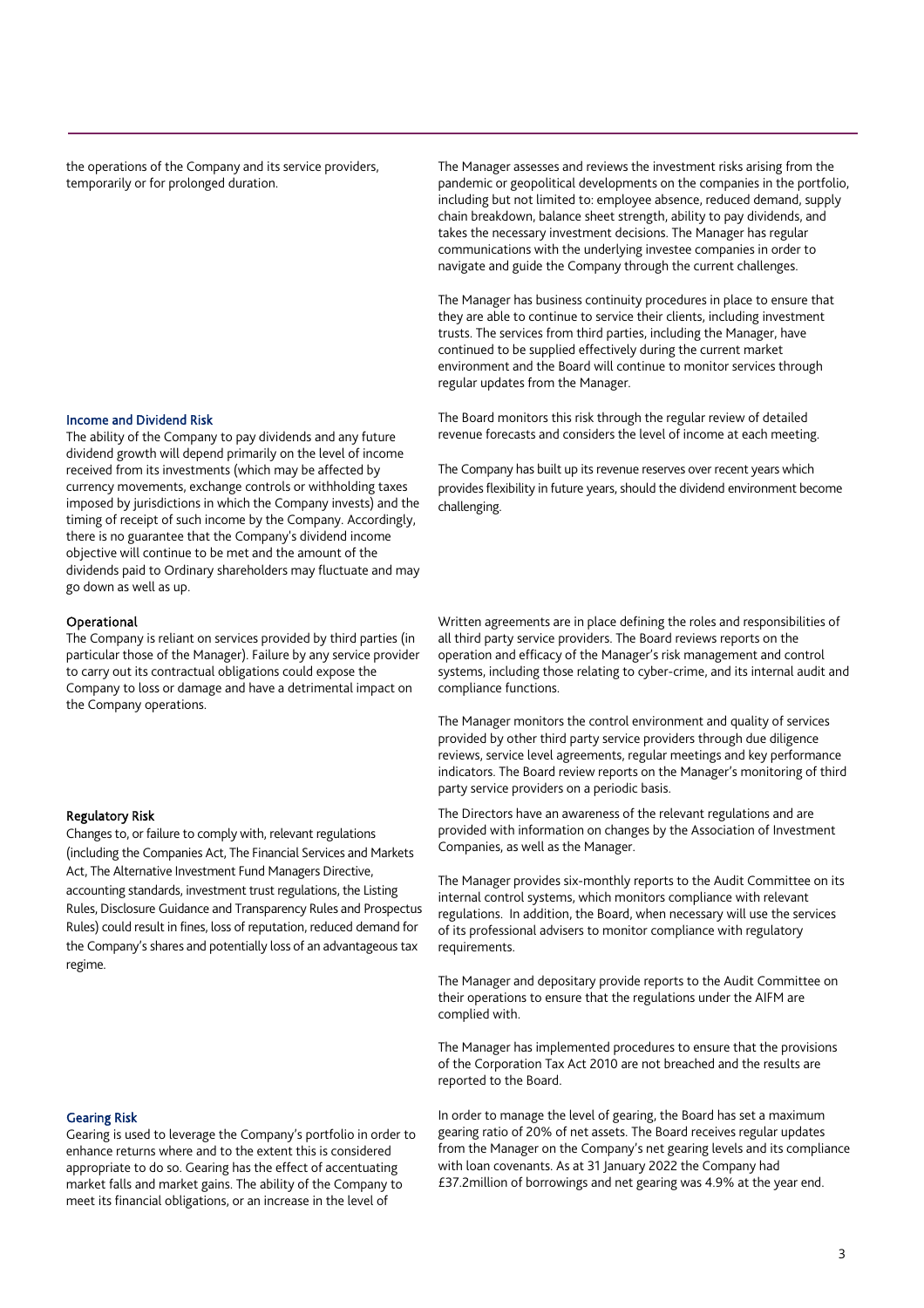gearing, could result in the Company becoming over-geared or unable to take advantage of potential opportunities and result in a loss of value to the Company's shares.

## Discount volatility

Investment company shares can trade at discounts to their underlying net asset values, although they can also trade at premia.

### Derivatives

The Company uses derivatives primarily to enhance the income generation of the Company. Derivatives are difficult to value and exposed to counterparty risk.

#### Potential Impact of ESG Investment Principles

Applying ESG and sustainability criteria in the investment process may result in the exclusion of assets in which the Company might otherwise invest. The Manager also monitors and responds to ESG and sustainability risks at portfolio companies as they evolve over time. This may have a positive or negative impact on performance.

In order to seek to minimise the impact of share price volatility, where the shares are trading at a significant discount, the Company has operated a share buyback programme for a number of years. The Board monitors the discount level of the Company's shares and will exercise discretion to undertake share buybacks.

The risks associated with derivatives contracts are managed within guidelines and limits set by the Board.

The Board supports and encourages the ESG analysis incorporated by the Manager as part of its investment decision making process and understands that over the short-term companies with weak ESG compliance may appear to perform strongly. Over the long term, the Board believes that companies that carefully manage the ESG issues relevant to their businesses will prove more resilient and capture emerging opportunities for growth. The Manager also actively engages with investee companies in relation to ESG and sustainability issues that it deems material.

In addition to these risks, the Company is exposed to the effects of recent geopolitical instability or changes which could have an adverse impact on stockmarkets and the Company's portfolio. The Board is also mindful of the continuance of the global pandemic and any longer term impact arising from the uncertainty it creates.

In all other respects, the Company's principal risks and uncertainties have not changed materially since the year end.

## 3. Risk management systems

The directors of Aberdeen Standard Fund Managers Limited collectively assume responsibility for ASFML's obligations under the AIFMD including monitoring the Company's risk profile during the year.

ASFML, as a fully integrated member of the abrdn plc group of companies (the "Group"), receives a variety of services and support in the conduct of its business activities from the resources of the Group. ASFML conducts its risk oversight, including in the conduct of its risk oversight function, through the operation of the Group's risk management processes and systems. Further details of the Group's risk management programme and systems are set out in the Appendix to this document.

## 4. Leverage

## Leverage limits

The maximum leverage which the Manager is entitled to employ on behalf of the Company (expressed as a ratio to total assets) is:

| Commitment Method | 2.0x |
|-------------------|------|
| Gross Method      | 2.5x |

## Types of leverage

Although leverage is often used as another term for gearing, under the AIFMD regulations leverage is expressed as a ratio of the exposure of debt, non-sterling currency, equity or currency hedging and derivatives exposure against the net asset value. It defines two types of leverage, the gross method and the commitment method. These are essentially the same other than the commitment method allows derivative instruments to be netted off to reflect 'netting' or 'hedging arrangements'. Non-sterling cash is deemed to carry a currency exposure so is considered to be leverage. In accordance with the AIFMD the Company is obliged to disclose the maximum expected leverage levels under both methods and this is disclosed above. In order to comply with the AIFMD the maximum leverage levels have been set in accordance with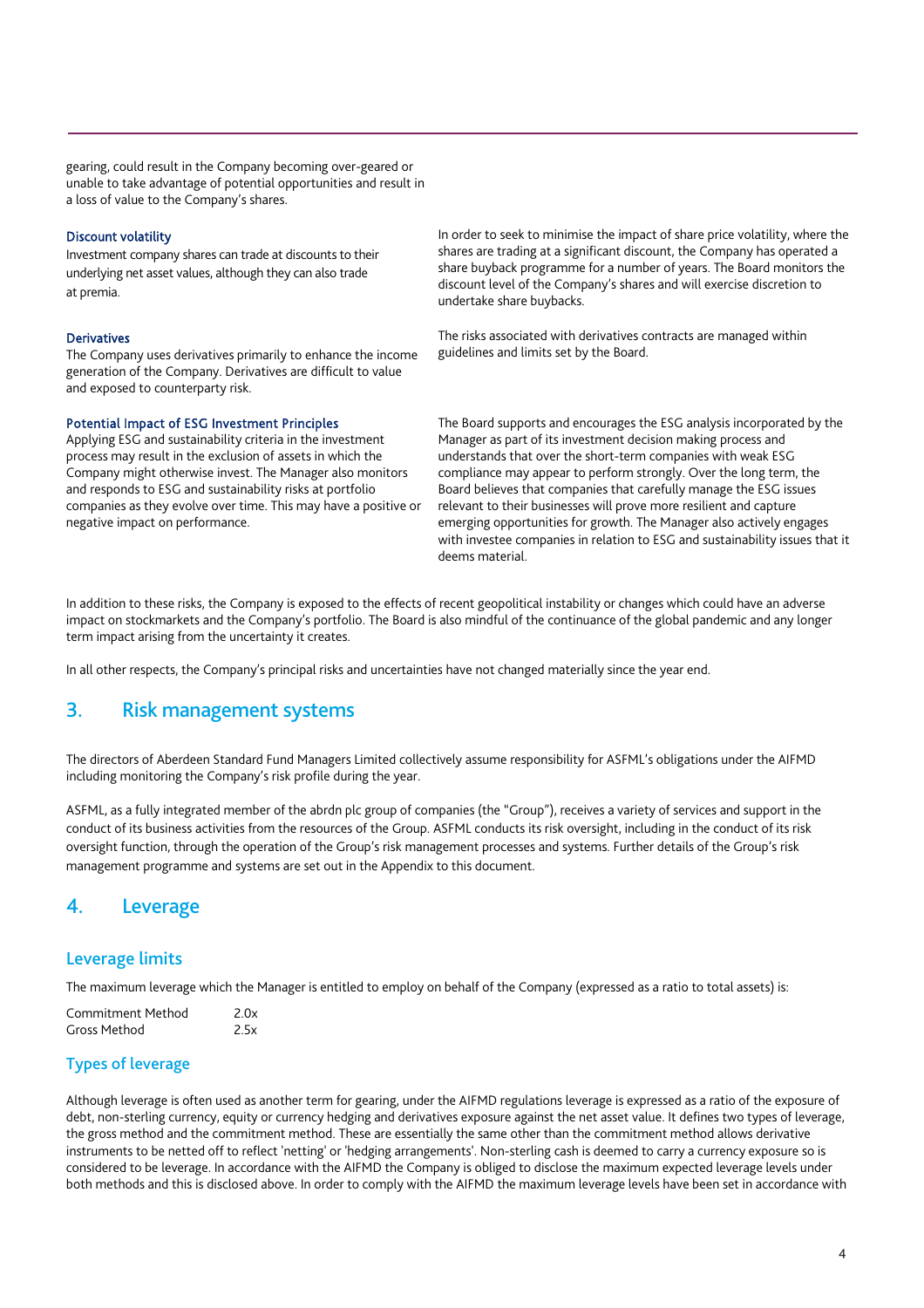the maximum gearing allowable by the Company's Articles of Association. However, the day-to-day management of gearing and leverage levels will be conducted within the tighter limits set by the Company's investment policy.

Leverage may be applied to the portfolio by utilising financial gearing (such as bank borrowings and overdrafts) and synthetic gearing (through derivatives and/or other non-fully funded instruments or techniques for efficient portfolio management purposes such as stock-lending). Typically, leverage will arise through the use of index futures, forward foreign exchange contracts or contracts for difference, where cash is paid to the counterparty as a margin against the current mark-to-market value of the derivative contract; as a result, depending on the type of instrument, a relatively small movement in the price of a contract may result in a profit or a loss which is high in proportion to the amount of funds actually placed as initial margin and may even result in further loss exceeding any margin deposited. The use of leverage therefore creates additional risks and may significantly increase the market and counterparty risk of the Company through non-fully funded exposure to underlying markets or securities.

Leverage is considered in terms of the Company's overall 'exposure' to financial or synthetic gearing and includes any method by which the exposure of the Company is increased whether through borrowing of cash or securities, or leverage embedded in derivative positions or by any other means. ASFML is required, in accordance with the AIFMD, to calculate and monitor the level of leverage of the Company, expressed as the ratio between the total exposure of the Company and its net asset value with exposure values being calculated by both the gross method and commitment method.

Exposure values under the gross method basis are calculated as the absolute value of all positions in the portfolio; this includes all eligible assets and liabilities, relevant borrowings, derivatives (converted into their equivalent underlying positions) and all other positions, even those held purely for risk reduction purposes, such as forward foreign exchange contracts held for currency hedging.

The gross method of exposure of the Company requires the calculation to:

- Include the sum of all non-derivative assets (if applicable) held at market value, plus the absolute value of all such liabilities
- Exclude cash and cash equivalents which are highly liquid investments held in the base currency of the Company, that are readily convertible to a known amount of cash, which are subject to an insignificant risk of change in value and provide a return no greater than the rate of a three month high quality bond
- Include derivative instruments which are converted into the equivalent position in their underlying assets
- Exclude cash borrowings that remain in cash or cash equivalents and where the amounts payable are known
- Include exposures resulting from the reinvestment of cash borrowings, expressed as the higher of the market value of the investment realised or the total amount of cash borrowed
- Include positions within repurchase or reverse repurchase agreements and securities lending or borrowing or other similar arrangements as applicable

Exposure values under the commitment method basis are calculated on a similar basis but may take into account the effect of netting off instruments to reflect eligible netting and hedging arrangements on eligible assets and different treatment of certain cash and cash equivalent items in line with regulatory requirements.

The calculation of leverage assumes that a leverage ratio of 1.00:1 equates to zero leverage. A ratio of less than 1.00:1 would mean that the portfolio included uninvested cash whilst a ratio above 1.00:1 would mean that the portfolio had leverage to the ratio amount above 1.00:1.

The Company does not have in place any collateral or asset reuse arrangements.

# 5. Modification of investment policy

In accordance with the FCA Listing Rules, any material change to the Company's investment policy will require the FCA's prior approval as well as the approval of shareholders. In considering what is a material change the Company must have regard to the cumulative effect of any changes since shareholders last had the opportunity to vote.

# 6. Contractual relationship between the Company and Investors, applicable law and the enforcement of judgements

The Company is incorporated as a public limited company under the laws of Scotland. Investors who acquire shares in the Company will do so subject to the Articles. The Articles are one of the Company's constitutional documents and contain the rights and restrictions attaching to the Company's shares. The Articles may only be amended by way of a special resolution. A shareholder's liability to the Company will be limited to the value of the shares held by such shareholder.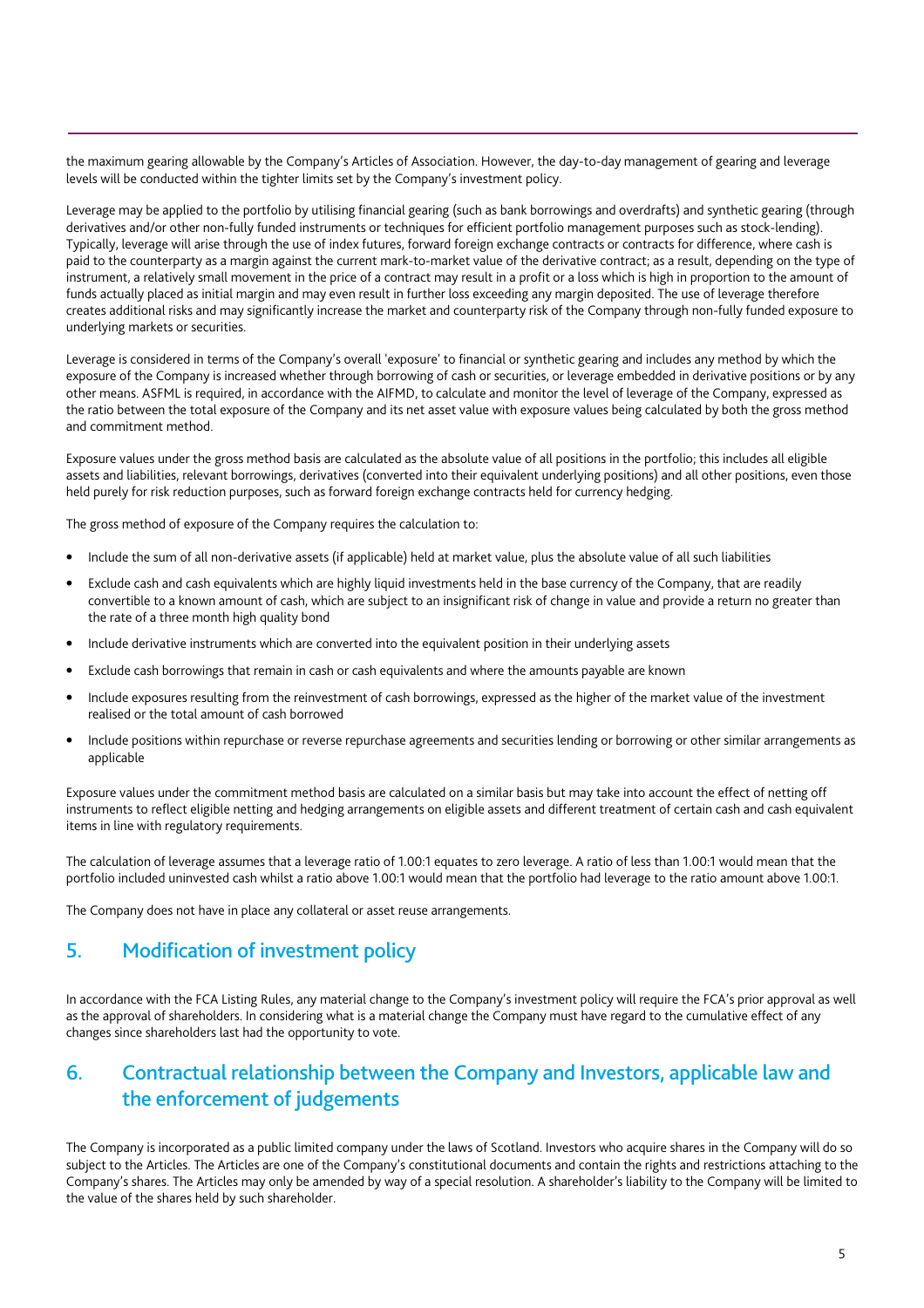As the Company is incorporated in Scotland, it may not be possible for an investor located outside that jurisdiction to effect service of process upon the Company within the local jurisdiction in which that investor resides. All or a substantial portion of the assets of the Company may be located outside of the local jurisdiction in which an investor resides and, as a result, it may not be possible to satisfy a judgment against the Company in such local jurisdiction or to enforce a judgment obtained in the local jurisdiction's courts against the Company.

A number of legal instruments provide for the recognition and enforcement in Scotland of judgments given in other states. These include the Brussels Regulation, in relation to judgments made in most EU member states, and domestic legislation implementing the terms of international conventions. Where no particular legal instrument applies, a judgment creditor may nevertheless have rights to seek to enforce a judgement under the common law.

Details on how to invest in The North American Income Trust plc are set out in the Annual Report.

# 7. Information on the AIFM, depositary and service providers

## AIFM/Manager

The Company has appointed Aberdeen Standard Fund Managers Limited which is a company limited by shares and incorporated in England and Wales, as its alternative investment fund manager. The Manager is a subsidiary of abrdn plc, a company incorporated in Scotland.

The Manager is authorised and regulated by the FCA as an alternative investment fund manager. Pursuant to the Management Agreement, the Manager provides investment management services (including portfolio management), risk management services and general administrative services to the Company.

The duties of the Manager also include (but are not limited to) the following:

- The proper valuation of the Company's assets and the calculation and publication of the Net Asset Value of the Company
- To review its delegation of the portfolio management function to the Investment Manager on an ongoing basis
- To ensure that appropriate and consistent procedures are established so that a proper and independent valuation of the assets of the Company can be performed
- To implement a risk management system to identify, measure and manage appropriately all risks relevant to the Company's investment strategies and to review this system on an annual basis
- To ensure that a single depositary is appointed to ensure, among other things, the proper monitoring of the Company's cash flows and the safe-keeping of the Company's assets that can be held in custody
- To employ an appropriate liquidity management system
- To adopt procedures enabling it to monitor the liquidity risk of the Company and ensure that the liquidity profile of the Company's investments complies with its underlying obligations
- To use adequate and appropriate human and technical resources necessary for the proper management of the Company
- To make available an annual report for the Company no later than six months following the end of its annual accounting period

The Management Agreement contains customary termination provisions and may, in normal circumstances, be terminated on three months' written notice by either the Company or the Manager. The Company may also terminate the Management Agreement immediately if the Manager ceases to maintain its regulatory permission to act as AIFM. In addition, either party may terminate the agreement immediately by notice upon the occurrence of certain events including the insolvency or winding up of the other party and upon a material breach of contract.

The Manager has delegated the portfolio management of the Company to abrdn Inc.. Further details of the delegation arrangements are set out in paragraph 9 below.

## **Depositary**

The Company has appointed BNP Paribas Securities Services, London Branch to act as its depositary. Pursuant to the Depositary Agreement, the Depositary must carry out the duties specified in AIFMD, including:

- Safekeeping of the assets of the Company which are entrusted to it
- Cash monitoring and verifying the Company's cash flows
- Oversight of the Company and the Manager, including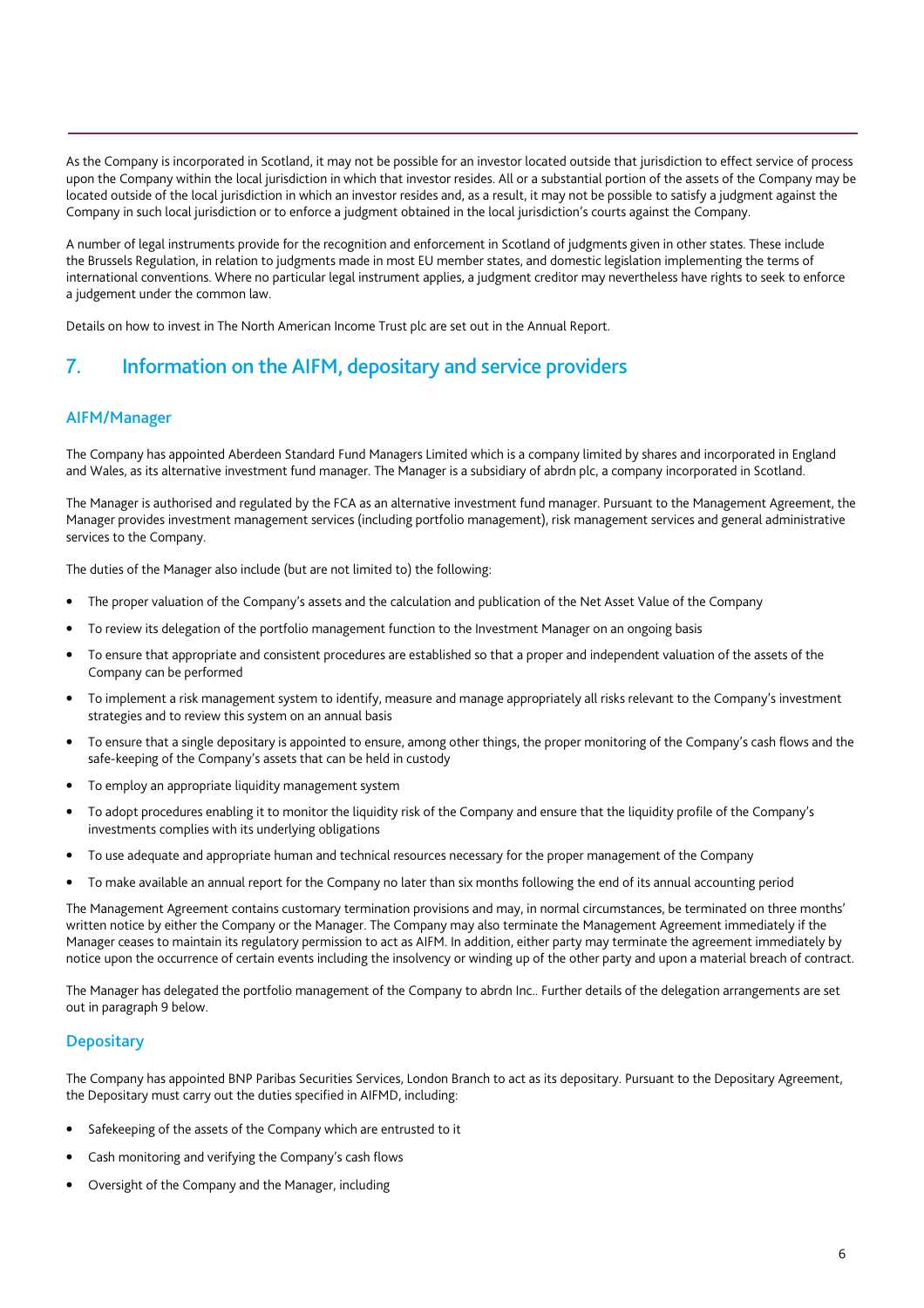- Ensuring that the sale, issue, re-purchase, redemption, transfer, buy back and valuation of the Company's shares are carried out in accordance with the Company's constitutional documentation and applicable laws, rules and regulations
- Ensuring that in transactions involving the Company's assets the consideration is remitted to the Company within the usual time limits
- Ensuring that the Company's income is applied in accordance with the Company's constitutional documentation and applicable laws, rules and regulations
- Carrying out instructions received from the Manager unless they conflict with the Company's constitutional documentation or any applicable law, rule or regulation, or the provisions of the Depositary Agreement

In carrying out such functions the Depositary must act honestly, fairly, professionally, independently and in the interests of shareholders.

The Depositary is liable to the Company and/or shareholders for the loss of a financial instrument held in custody by the Depositary or a delegate, unless the Depositary is permitted to discharge, and has discharged, such liability under AIFMD and the Depositary Agreement. The Manager will inform investors of any changes with respect to the Depositary's liability for the loss of a financial instrument held in its custody. The Depositary is also liable to the Company and/or the shareholders for all other losses suffered by them as a result of the Depositary's negligent and/or intentional failure to properly fulfil its duties.

Under the Depositary Agreement, the Company has indemnified the Depositary against certain liabilities suffered by the Depositary arising directly out of the performance of its obligations under the Depositary Agreement, except in the case of any liability arising from the fraud, negligence, intentional failure or breach of contract of the Depositary or any of its affiliates or delegates, or the loss of financial instruments as described above.

The Company, the Manager and the Depositary may terminate the Depositary Agreement at any time by giving 90 days' notice in writing. The Depositary may only be removed from office when a new depositary is appointed by the Company.

## Auditor

PricewaterhouseCoopers LLP were appointed as the Company's auditor with effect from 2 June 2020 and are responsible for auditing the annual financial statements in accordance with auditing standards and, as appropriate, regulations, and for providing its report to the Company's shareholders in the annual report and financial statements. In addition, applicable law and regulation may require other reports to be prepared for the Company and, as the appointed auditor of the Company, the Auditor will undertake such work under the auditor service agreement between the Company and the Auditor.

## Registrar

The registrar of the Company is Computershare Investor Services plc and is responsible for keeping the register of shareholders, which may be inspected at the Registrar's office at The Pavilions, Bridgwater Road, Bristol, BS99 6ZZ, during normal business hours.

## Stockbroker

Winterflood Securities has been appointed as the Company's stockbroker to provide the Company with corporate broking and associated financial advisory services.

Investors' rights against service providers will vary depending on a range of factors. If the relevant service provider is an authorised person under FSMA carrying out a regulated activity with respect to the Company, then a contravention by it of a Rule contained within the FCA Handbook may, in certain circumstances, give rise to a claim for breach of statutory duty against that service provider by an investor who suffers loss as a result of that contravention. Investors may also be afforded certain rights against service providers under general law.

## 8. Protection from professional liability risks

The Manager has effective internal operational risk management policies and procedures in order to appropriately identify measure, manage and monitor operational risks, including professional liability risks, to which it is or could reasonably be exposed. These policies and procedures are subject to regular review and the operational risk management activities are performed independently as part of the risk management policy.

The management of operational risk, through the risk and control self-assessment process, is aimed at identifying risks in existing processes and improving existing controls to reduce their likelihood of failure and the impact of losses. All risks and events are facilitated via the internal risk management system, which provides a platform to facilitate the convergence of governance, risk and compliance.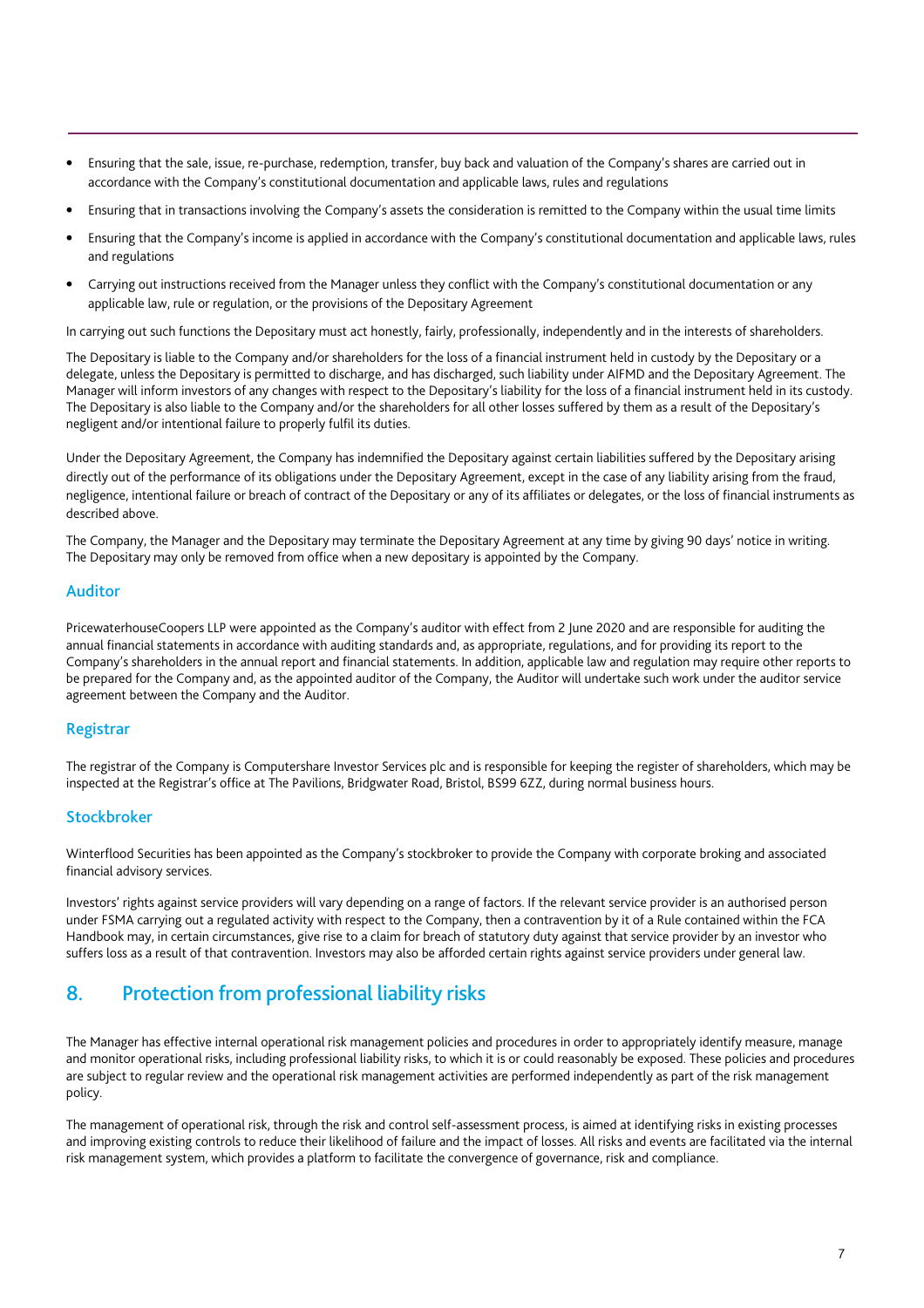The Manager is required to cover professional liability risks, such as the risk of loss of documents evidencing title of assets to the Company, and complies with such requirement by maintaining an amount of its own funds in accordance with AIFMD.

# 9. Delegation arrangements and management of conflicts

## Delegation arrangements

From time to time, the AIFM may sub-delegate certain management functions to its affiliated subsidiaries, including abrdn Inc., or third parties. The AIFM has delegated:

- Portfolio management to the Investment Manager, abrdn Inc.
- Company secretarial duties to Aberdeen Asset Management PLC
- Administration to Aberdeen Asset Managers Limited, which in turn has been sub-delegated to BNP Paribas Fund Services UK Limited

#### Portfolio management

The Manager has sub-delegated portfolio management to the Investment Manager, which is authorised to conduct fund management by the US Securities and Exchange Commission. Both the Manager and the Investment Manager are wholly owned subsidiaries of abrdn plc.

Pursuant to the Investment Management Agreement the Investment Manager will be responsible for advising on the purchase and sale of investments within the categories allowed. The Investment Manager has discretion to take day to day investment decisions and to deal in investments in relation to the investment management of the Company, without prior reference to the Manager. The Manager is entitled to give further instructions to the Investment Manager. Notwithstanding the delegation of portfolio management to the Investment Manager, the Manager will at all times remain responsible for the portfolio management function and the Investment Manager has undertaken to abide by, and be subject to, the Manager's overall supervision, direction and control.

#### Company secretarial duties

The Manager has delegated the company secretarial duties to Aberdeen Asset Management PLC. Pursuant to the CoSec Agreement, the Company Secretary provides company secretarial services including convening meetings of Directors and general meetings of the Company, keeping the statutory books and records of the Company, maintaining the Company's register, preparing and delivering company announcements and other company secretarial duties properly or reasonably performed by the secretary of a company or as the Manager may reasonably require.

#### Administration

The Manager has delegated the administration of the Company to Aberdeen Asset Managers Limited, which in turn has sub-delegated this function to BNP Paribas Fund Services UK Limited. The Administrator will assist the Manager in calculating the Company's Net Asset Value, as well as providing fund accounting services in respect of the Company.

### Depositary delegation

The Depositary has given notice that it will delegate certain safekeeping functions entrusted to it by the Company to various formally appointed delegates and third parties including in countries outside the domicile of the Company or the Depositary (including central securities depositaries, securities settlement systems, clearing houses, book-entry securities system and similar depositaries, systems or facilities) in accordance with the provisions of AIFMD and the Depositary Agreement.

## Conflicts of interests

The Manager and the Investment Manager are committed to treating clients and shareholders fairly and have implemented procedures and processes to ensure that this is the case. In particular, the Manager and the Investment Manager have approved and adopted the Group's Conflicts of Interests Policy.

The objective of the Conflicts of Interests Policy is to ensure the fair treatment of clients and shareholders in cases of conflicts of interests or potential conflicts of interests which may arise in the course of providing management, advisory or administrative services to the Company.

To achieve this objective, the Conflicts of Interests Policy seeks to ensure that the Company and its service providers and the Manager and its delegates have adequate organisational and structural measures in place:

• To identify circumstances which constitute or may give rise to a conflict of interests entailing a material risk of damage to the interests of the Company or its shareholders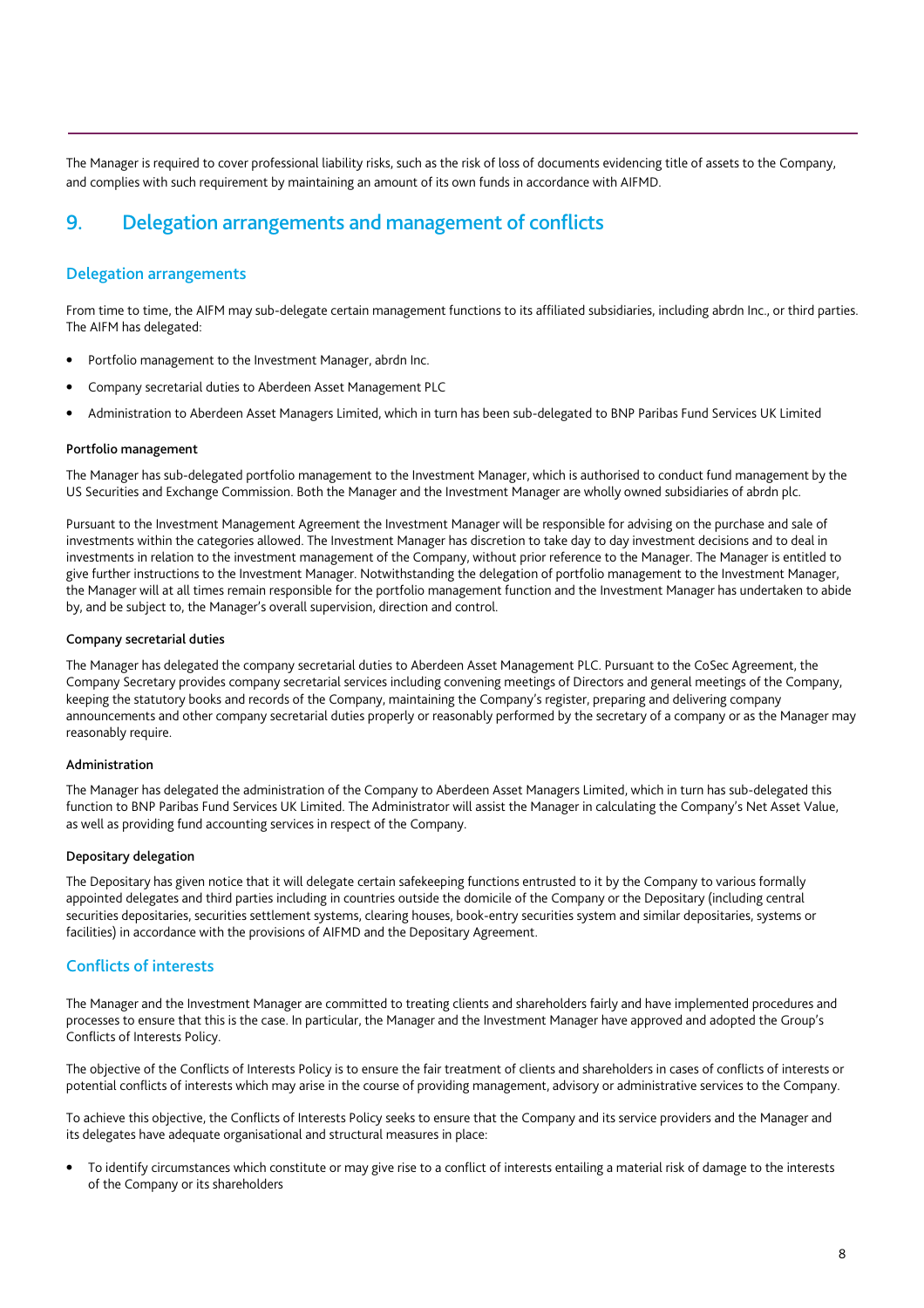- To provide procedures, mechanisms and systems to manage or resolve any such conflicts of interests; where such conflict cannot otherwise be avoided, ensuring that the Company, the Manager and the Investment Manager always act in the best interests of shareholders
- To maintain a proper record of any such conflict or potential conflict and to ensure proper reporting to affected shareholders

The following circumstances have been identified as constituting or potentially giving rise to conflicts of interests:

- The Depositary is responsible for the oversight of the Manager's discharge of its duties, including the administration functions that have been delegated to the Administrator. The Depositary and the Administrator are in the same group of companies.
- Directors of the Manager are senior executives of, and employed by the Group.
- The Manager, the Investment Manager and the Company Secretary are affiliated entities of abrdn plc. The key terms of the Investment Management Agreement and the CoSec Agreement are similar to those which might be agreed between independent third parties
- The Investment Manager has discretion to enter into foreign exchange hedging transactions and borrowings on behalf of the Company. The Investment Manager may appoint an affiliate of any existing service provider or any other third party to act as a counterparty in the execution of foreign exchange transactions in connection with the currency hedging activities of the Company and/or to implement the currency hedging strategy
- abrdn plc and its affiliates may hold or trade in securities and instruments of the same type as the securities and instruments held or traded in by the Company; they may also utilise the same or similar strategies as those adopted by the Investment Manager on behalf of the Company. In addition, the Company may make investments in other funds managed or advised by abrdn plc or its affiliates

In order to ensure that actual and potential conflicts of interests are appropriately identified, managed and monitored, abrdn plc has established a formal committee which operates under documented terms of reference and which meets regularly to maintain oversight of the Conflicts of Interests Policy and the management of live conflicts situations. abrdn plc maintains a documented matrix of known or inherent conflicts of interests, as well as a documented register of live actual or potential conflicts of interests arising in the carrying on of its business operations.

## 10. Valuation procedures

The Company's accounting policies, including in relation to the valuation of investments, are set out in the 'Notes to the Financial Statements' in the Annual Report.

The Company has delegated a number of its duties to the Manager including the proper valuation of the Company's assets, the calculation of the Net Asset Value of the Company and the publication of such Net Asset Values. Accordingly, the Manager has approved and adopted the Group's Valuation Policy. The Manager considers that the Valuation Policy contains appropriate and consistent procedures to ensure that a proper and independent valuation of the assets of the Company can be performed.

The Administrator has been engaged by Aberdeen Asset Managers Limited to assist the Manager in calculating the Net Asset Value of the Company. In practice, this means that the Administrator sources prices for the assets of the Company and calculates a proposed Net Asset Value. These calculations are presented to the Manager, which discusses any particular pricing issues with the Administrator and may ultimately decide whether any prices require adjustment before the Net Asset Value of the Company is adopted. This may be the case where the price of an asset is hard to value and the Administrator has used fair value pricing, or where the price of an asset has increased or fallen by a significant proportion since its previous valuation.

## 11. Liquidity risk management and redemption rights

The Manager has a Liquidity Policy in place. For closed ended funds such as the Company, given their very nature, this policy focuses, primarily, upon the potential issues with regard to the mis-pricing of illiquid securities. The Group's market risk department is responsible for providing asset level liquidity evaluation reports on a periodic (eg monthly) basis to the Manager, the Investment Manager and other abrdn plc Group entities. This market risk department uses various risk assessment methods and sophisticated portfolio modelling, via a tool called APT (Advanced Portfolio Technologies), to measure the risk profile of assets held by portfolios and the risk of there being portfolio illiquidity related to the assets. This measurement enables the provision of management information to the Manager and the Investment Manager to enable those risks to be monitored. The portfolio modelling and measurement looks at the following risks: (i) asset liquidity risk (where a number of methods are used to measure liquidity, depending upon the nature of the asset – eg traded volumes reported on an exchange as a percentage of the total outstanding of the specific asset or with reference to the depth of the market using the bid-ask spread as an indicator); and (ii) contingency arrangements or liquidity buffers.

There are no redemption rights attaching to shares in the Company.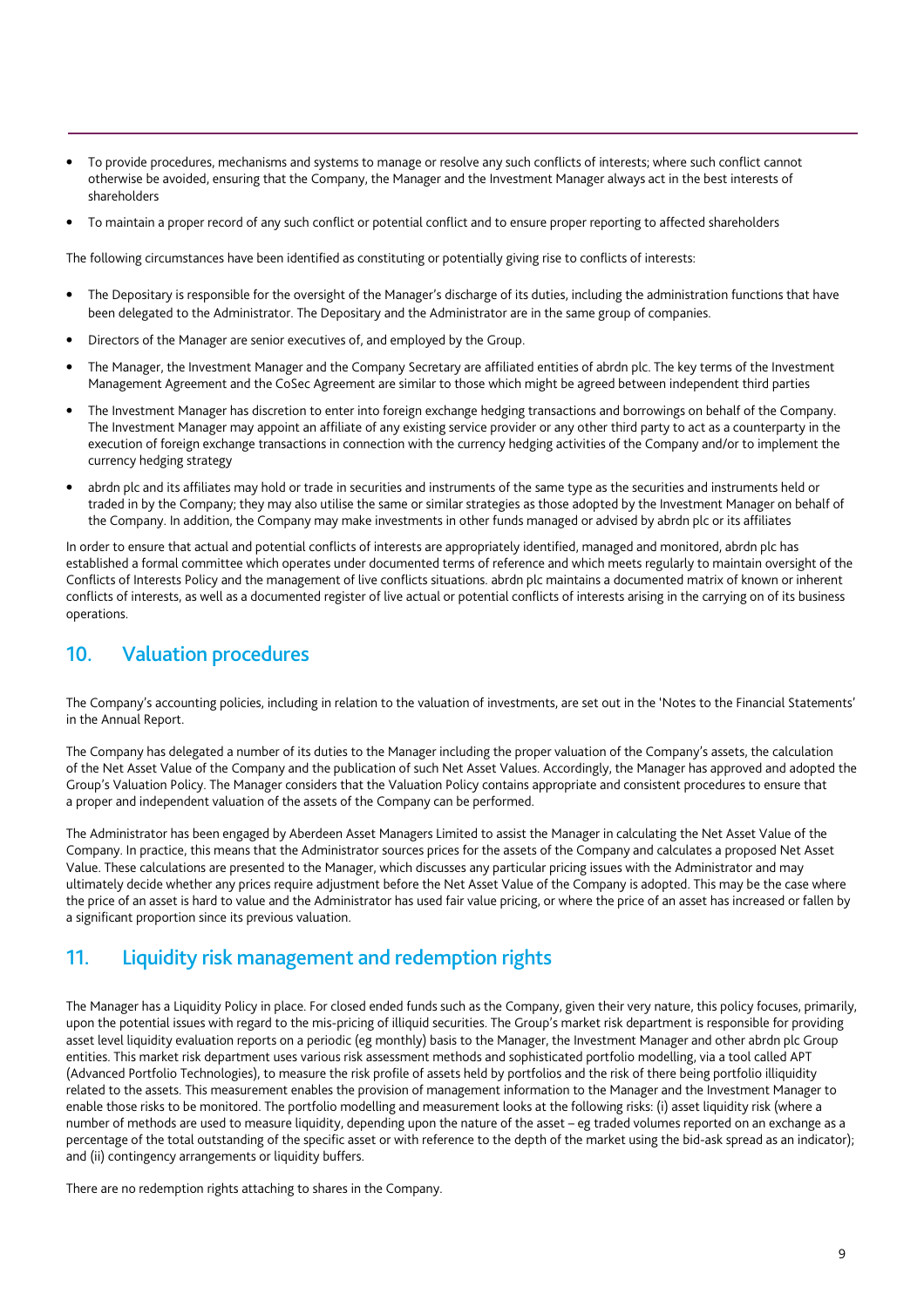# 12. Fees, charges and expenses

The management fee is calculated at 0.75% per annum of net assets up to £350 million, 0.6% of net assets between £350 million and £500 million and 0.5% of net assets above £500 million. The fee is paid quarterly and calculated on net assets less (i) the value of any investment funds managed by the Manager and (ii) 50% of the value of any investment funds managed or advised by investment managers other than the Manager.

The Company also incurs annual fees, charges and expenses in connection with administration, directors' fees, promotional activities, auditors' fees, lawyers' fees and depositary charges. The Company's ongoing charges (which include the management fee) for the last reported financial year, amounted to 1.01%.

# 13. Fair treatment/preferential treatment of investors

The Manager is subject to the FCA's rules on treating customers fairly and has adopted a policy regarding treating customers fairly, the operation of which is overseen by a formal committee comprised of senior managers from abrdn plc's various business units and from its risk division. The role of the Conduct Risk Committee, which meets regularly and operates under documented terms of reference, is to ensure, among other matters, that Conduct Risk Policy is implemented and maintained and to consider any actual or potential Conduct Risk Policy issues arising in connection with abrdn plc carrying on its business operations. General awareness training on the Conduct Risk Policy and what it means to abrdn plc and its customers is delivered to all Group employees.

No investor in the Company obtains preferential treatment or the right to obtain preferential treatment.

# 14. Availability of the AIF's latest annual report

The Company's latest annual report is available on the Company's website: www.northamericanincome.co.uk

# 15. Procedure and conditions for the issue and sale of shares

The issue of new shares by the Company, either by way of a fresh issue of shares or by way of the sale of shares from treasury, is subject to the requisite shareholder authorities being in place and all FCA listing rule requirements having been met. Shares in the Company can also be bought in the open market through a stockbroker. They can also be purchased through the Group's savings schemes and qualify fully for inclusion within tax-efficient ISA wrappers. Further information about how shares in the Company may be purchased is set out in the section headed 'Investor Information' in the Annual Report.

# 16. Latest NAV of the AIF

The Company's NAV is published by way of an announcement on a regulatory information service. For internet users, additional data on the Company, including the latest published NAV, the closing price of ordinary shares for the previous day of trading on the London Stock Exchange, performance information and a monthly factsheet, is available on the Company's website: www.northamericanincome.co.uk

# 17. AIF's historical performance

The Company's historical performance data, including copies of the Company's previous annual report and accounts, are available on the Company's website: www.northamericanincome.co.uk

# 18. Prime brokerage

The Company has not appointed a prime broker.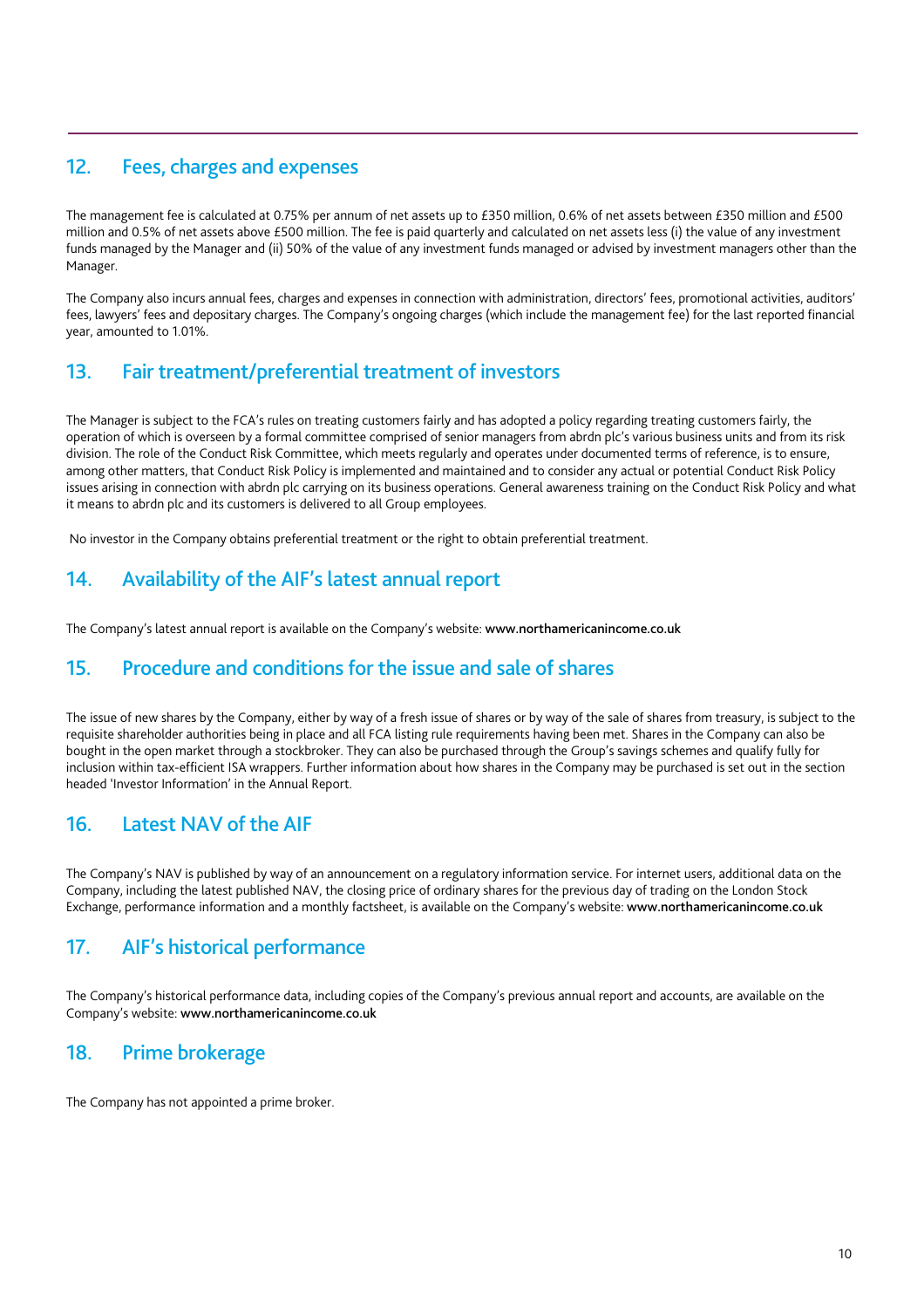# 19. Periodic disclosures

The Manager will, at least as often as the annual report and accounts are made available to shareholders, make the following information available to shareholders:

- Any changes to (i) the maximum level of Leverage that the Manager may employ on behalf of the Company and (ii) any right of reuse of collateral or any guarantee granted under any leveraging arrangement
- The total amount of Leverage employed by the Company
- The percentage of the Company's investments which are subject to special arrangements resulting from their illiquid nature
- The current risk profile of the Company outlining (i) measures to assess the sensitivity of the Company to the most relevant risks to which the Company is or could be exposed and (ii) if risk limits set by the Manager have been or are likely to be exceeded and where these risk limits have been exceeded, a description of the circumstances and, the remedial measures taken
- The risk management systems employed by the Manager outlining the main features of the risk management systems employed by the Manager to manage the risks to which the Company is or may be exposed. In the case of a change, information relating to the change and its anticipated impact on the Company and shareholders will be made available

The Manager will inform shareholders as soon as practicable after making any material changes to its liquidity management system and procedures. Any material change to the periodic disclosures will be provided to shareholders by way of an announcement to a regulatory news service.

## 20. Defined terms

The following defined terms are used in this pre-investment disclosure document:

| Administrator                          | <b>BNP Paribas Fund Services UK Limited</b>                                                                                                                                                                          |
|----------------------------------------|----------------------------------------------------------------------------------------------------------------------------------------------------------------------------------------------------------------------|
| <b>AIFMD</b>                           | European Union Directive 2011/61/EU, together with its implementing measures                                                                                                                                         |
| AIFM or Manager or ASFML               | Aberdeen Standard Fund Managers Limited                                                                                                                                                                              |
| <b>Annual Report</b>                   | The Company's Annual Report and Accounts for the year ended 31 January 2022                                                                                                                                          |
| <b>Articles</b>                        | The Company's articles of association as amended from time to time                                                                                                                                                   |
| Auditor                                | PricewaterhouseCoopers LLP                                                                                                                                                                                           |
| <b>Brussels Regulation</b>             | Council Regulation (EC 44/2001) of 22 December 2000, concerning the recognition and<br>enforcement in England and Wales of judgments given by the courts of most EU member states in<br>civil and commercial matters |
| <b>Commitment Method</b>               | The commitment method for calculating leverage as prescribed under Article 8 of the AIFMD,<br>which excludes certain hedging instruments from the calculation                                                        |
| Company or AIF                         | The North American Income Trust plc                                                                                                                                                                                  |
| <b>Company Secretary</b>               | Aberdeen Asset Management PLC                                                                                                                                                                                        |
| <b>Conduct Risk Committee</b>          | abrdn plc's formal committee for overseeing, among other matters, the Conduct Risk Policy                                                                                                                            |
| <b>Conduct Risk Policy</b>             | abrdn plc's documented policy regarding treating customers fairly                                                                                                                                                    |
| <b>CoSec Agreement</b>                 | the company secretarial agreement between the Manager and Company Secretary dated<br>18 July 2014                                                                                                                    |
| <b>Conflicts of Interests Policy</b>   | abrdn plc's documented conflicts of interests policy                                                                                                                                                                 |
| Depositary                             | BNP Paribas Securities Services, London Branch                                                                                                                                                                       |
| <b>Depositary Agreement</b>            | Depositary agreement among the Company, the Manager and the Depositary dated 14 July 2014                                                                                                                            |
| <b>FCA</b>                             | <b>Financial Conduct Authority</b>                                                                                                                                                                                   |
| <b>FCA Handbook</b>                    | The FCA's Handbook on rules and guidance                                                                                                                                                                             |
| <b>FSMA</b>                            | Financial Services and Markets Act 2000, as amended                                                                                                                                                                  |
| <b>Gross Method</b>                    | The gross notional method for calculating leverage as prescribed under Article 7 of the AIFMD,<br>which includes certain hedging instruments within the calculation                                                  |
| Group                                  | abrdn plc and its subsidiaries                                                                                                                                                                                       |
| <b>Investment Manager</b>              | abrdn Inc.                                                                                                                                                                                                           |
| <b>Investment Management Agreement</b> | Investment management agreement between the Manager and the Investment Manager dated<br>18 July 2014                                                                                                                 |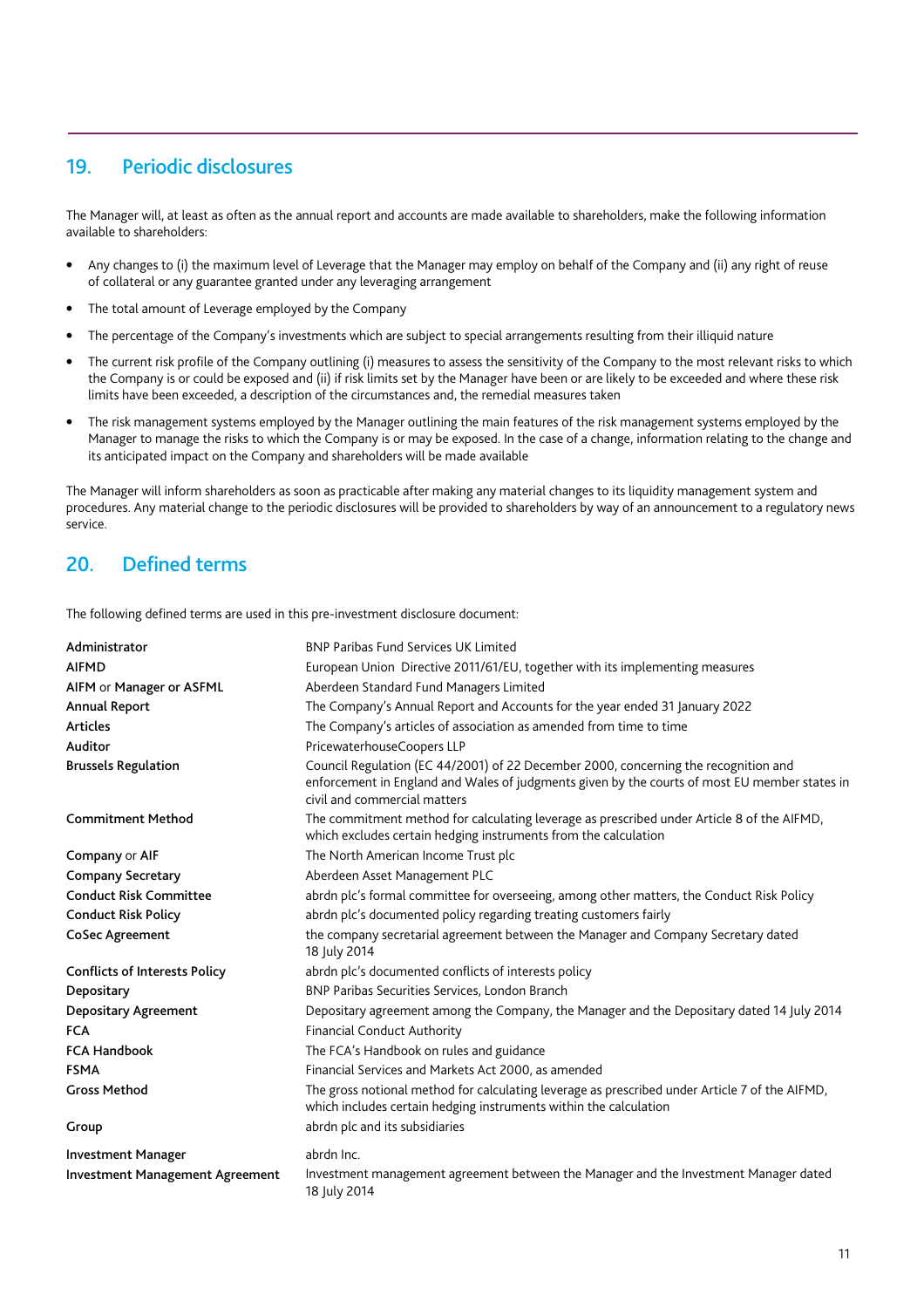| Leverage                    | Any method by which the AIFM increases the exposure of the Company whether through<br>borrowing of cash or securities, or leverage embedded in derivative positions or by any other<br>means |
|-----------------------------|----------------------------------------------------------------------------------------------------------------------------------------------------------------------------------------------|
| Liquidity Policy            | abrdn plc's documented policy regarding liquidity risk management                                                                                                                            |
| <b>Management Agreement</b> | Management agreement between the Company and the Manager dated 14 July 2014 as amended                                                                                                       |
| Net Asset Value or NAV      | The net asset value of the Company                                                                                                                                                           |
| <b>Ongoing Charges</b>      | Ratio of expenses as a percentage of average daily shareholders' funds calculated as per the<br>Association of Investment Company's industry standard method                                 |
| Registrar                   | Computershare Investor Services plc                                                                                                                                                          |
| <b>Shareholders</b>         | Shareholders of the Company                                                                                                                                                                  |
| Stockbroker                 | Winterflood Investment Trusts                                                                                                                                                                |
| <b>Valuation Policy</b>     | Standard Life Aberdeen plc's documented valuation policy regarding the production and oversight<br>of net assets values of collective funds in the Europe, Middle East and Africa region     |

## Other important information

Issued by Aberdeen Standard Fund Managers Limited which is authorised and regulated by the Financial Conduct Authority in the United Kingdom. Registered Office: Bow Bells House, 1 Bread Street, London, EC4M 9HH. Registered in the United Kingdom No. 00740118. An investment trust should be considered only as part of a balanced portfolio. Under no circumstances should this information be considered as an offer or solicitation to deal in investments.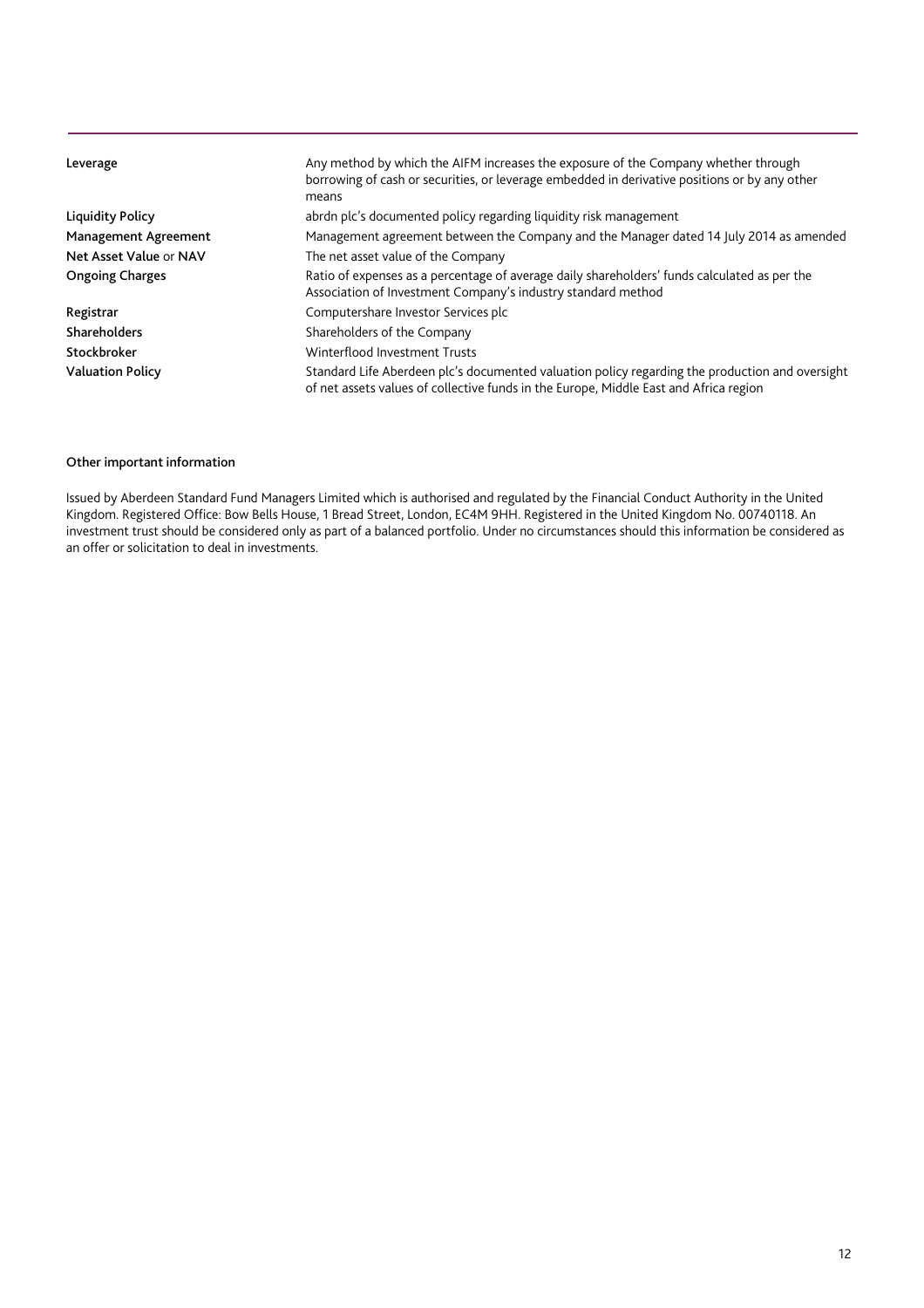# Appendix to Pre-investment Disclosure Document

Aberdeen Standard Fund Managers Limited: Risk management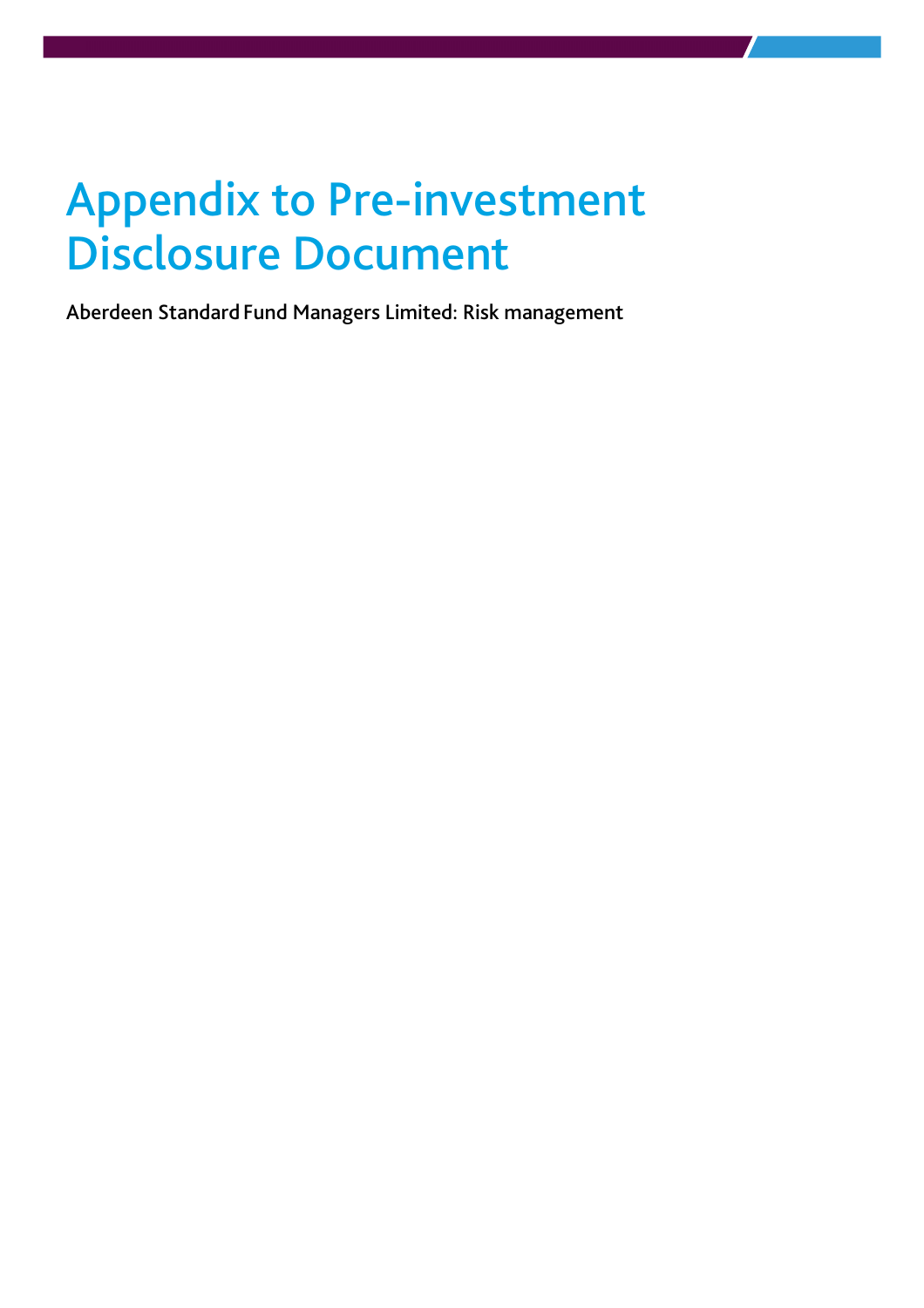#### **Risk Management function**

abrdn plc and its subsidiaries ("the Group") is committed to building and continuously improving a sound and effective system of internal control and a risk management framework that is embedded within its operations; this is the Group's first line of defence.

The Group's Risk Division, as the second line of defence, exists to support management in the identification and mitigation of risks and provides independent monitoring of the business. The Division includes Conduct & Compliance, Operational Risk and investment risk Oversight. The team is headed by the Group's CRO, who reports to the Chief Executive Officers of the Group. The Risk Division achieves its objective through embedding the Risk Management Framework throughout the organisation using the Group's operational risk management system (SHIELD).

The Group's Internal Audit Department is independent of the Risk Division and reports directly to the Group co- CEOs and to the chair of the Audit Committee of the Group's Board of Directors. The Internal Audit Department is responsible for providing an independent assessment of the Group's control environment; it is the Group's third line of defence.

The Group's corporate governance structure is supported by several committees that bring together Group's subject matter experts from different departments, to assist the Boards of Directors of abrdn plc, its subsidiaries and the funds to fulfil their roles and responsibilities. The Group's Risk Division is represented on all committees, with the exception of those that deal with investment recommendations to the Boards. The specific goals and guidelines on the functioning of these committees are described in their respective terms of reference.

#### **Description of the process of identifying, assessing and managing risks**

- **Market risk:** Is monitored through factor modelling used to calculate both absolute and relative ex ante quantities such as tracking error (TE) and Value at Risk (VaR). The VaR is computed on a NAV basis as the maximum loss that the portfolio should incur over 20 days, 99% of the time under normal market conditions. The fund's portfolio risks are decomposed into intuitive components to pinpoint areas of unexpected market risk. The techniques are applied to all relevant asset classes. The market risk is further monitored through the computation of the level of leverage by both the gross and net approach. The leverage is calculated by converting each FDI into the equivalent position in the underlying assets of those derivatives, on a NAV basis. The market risk linked to the concentration risk is mitigated through investment restrictions set according to the basic principle of diversification.
- **Liquidity risk:** The Group has a Liquidity Risk Management Policy in place applicable to the funds and set out in accordance with its overall Risk Management Process, relative to the size, scope and complexity of the funds. Liquidity Risk is monitored on both the asset and liability sides. To measure and monitor asset liquidity risk the Group employs a number of methods specific to the underlying assets. In all cases, the approach is to reference the actual holdings of the sub-fund against a true measure of the market at both an aggregate and a position level. The Group has implemented a Group Pricing Policy which details the operational responsibilities for pricing assets, this policy is owned and overseen by the Group pricing Committee. On the liability side, investor transactions and, beyond this, investor behaviour are the main driver of liquidity within each sub-fund. In this context, the articles and prospectuses contain certain key provisions or limits which provide protection to the funds and ultimately investors, in situations where liquidity might become a concern. In addition, the fund receives and analyses periodic reports in respect of the shareholder concentration within each sub-fund. Any shareholder concentrations and transactional behaviour are identified at sub-fund level and any particular concerns noted are escalated to the relevant Group Committee and respective Boards, if material.
	- **Credit and counterparty risk:** The credit and counterparty risks linked to derivatives transactions are managed through processes outlined in the Group's Counterparty Credit Risk Policy. This Policy underpins on the following principles: Internal Credit assessments; credit limits; exposure calculation and oversight and Control. Credit research on counterparties is carried out by the Credit Investment Team. Research is conducted on the basis of qualitative and quantitative analysis and is presented for discussion at the Credit Committee on a monthly basis. Each counterparty is reviewed at least once per annum. Furthermore the Risk and Exposure Committee (REC) and/or credit Committee can impose house level restrictions on concentrations. Credit risk exposures are calculated net of collateral received. The methodology for calculating an amount for potential exposure arising

from movements in mark to market is approved by the REC. Acceptable collateral and other commercial and credit terms for inclusion in the International Swap and Derivative Association (ISDA) documentation is defined in the Group Derivative Management Policy. Counterparty credit exposures are monitored against internal limits by an investment control team and monitored by the Group Credit Committee and Risk and Exposure Committee.

• **Legal risk:** All key contractual arrangements entered into by the funds are reviewed by the Legal Department and, where required, by external legal counsel. If these contracts refer to delegation arrangements, where applicable, there is an operating memorandum defining information flows between the parties, frequency of services and deadlines, a clear attribution of rights and responsibilities of each party and, when applicable, the key performance indicators to measure performance. Any litigation issues are also handled by the Legal Department.

Each OTC derivatives are framed within the legal provisions of the ISDA Master agreement which defines the rights and obligations of parties engaging in derivatives trading. The ISDA master agreements are negotiated and signed between each umbrella/sub-fund and the counterparty. The Credit Support Annexe (CSA) is a legally binding document which is annexed to the ISDA agreement and details the Minimum Transfer Amount (MTA) or collateral required by AAML when engaging in OTC derivatives trading with counterparties. The Group Derivative Management Committee is responsible for approving the commercial terms associated to derivative documentation for the Group.

- **Tax risk:** The Group uses external tax consultants to advise on tax structuring, transactions and tax reporting.
- **Operational risk:** The Operational Risk Management Framework ensures that the operational risks taken and their contribution to the overall risk profile are accurately measured on the basis of sound and reliable data and that the risk measurement arrangements, processes and techniques are adequately documented. The identification, measurement, management and monitoring of operational risk within the Group are achieved through the use of the Group's Operational Risk Management Framework System, SHIELD. This system provides the following key Risk Management Modules:
	- − *Event Management:* This module serves as a historical loss database, in which any operational failures, loss and damage experience (Events) will be recorded. The records include professional liability damages. The process for recording, investigation and mitigation of Events aims to ensure that they are not repeated.
	- *Issues and Actions Plan:* The issues and actions module provides a standardised mechanism for identifying, prioritising, classifying, escalating and reporting internal audit findings and other ongoing / unresolved matters impacting the Group from a risk or regulatory perspective (Issues).
	- − *Risk and Control Self Assessment (RCSA*): The RCSA process is to ensure key risks and key controls are identified and managed effectively in order to satisfy, at a Group level, Internal Capital Adequacy (ICAAP) requirements. The RCSA also provides a systematic and holistic means of identifying risk and control gaps that could impact business or process objectives which are agreed by senior management to complete.
	- Business Continuity Plan (BCP): Is in place and designed for invocation where there has been significant disruption to normal business functions at any abrdn plc office that is likely to last longer than 24 hours.

### **Measuring risk**

Where appropriate the Group applies the following measurements for each fund:

- **Leverage:** Has the effect of gearing a fund's expected performance by allowing a fund to gain greater exposure to underlying investment opportunities (gains and losses). The higher the leverage the greater the risk (potential loss).
- **Volatility, Value-at-Risk (VaR) and Conditional VaR (CVaR):** Volatility measures the size of variation in returns that a fund is likely to expect. The higher the volatility the higher the risk. VaR measures with a degree of confidence the maximum the fund could expect to lose in any one given day, assuming a normal (Gaussian) distribution, this is a function of the volatility of the fund. The higher the volatility, the higher the VaR, the greater the risk. CVaR calculates the expected loss, under the assumption that the VaR has been reached.
- **Tracking error (TE):** Measures the expected magnitude of divergence of returns between the fund and benchmark over a given time.